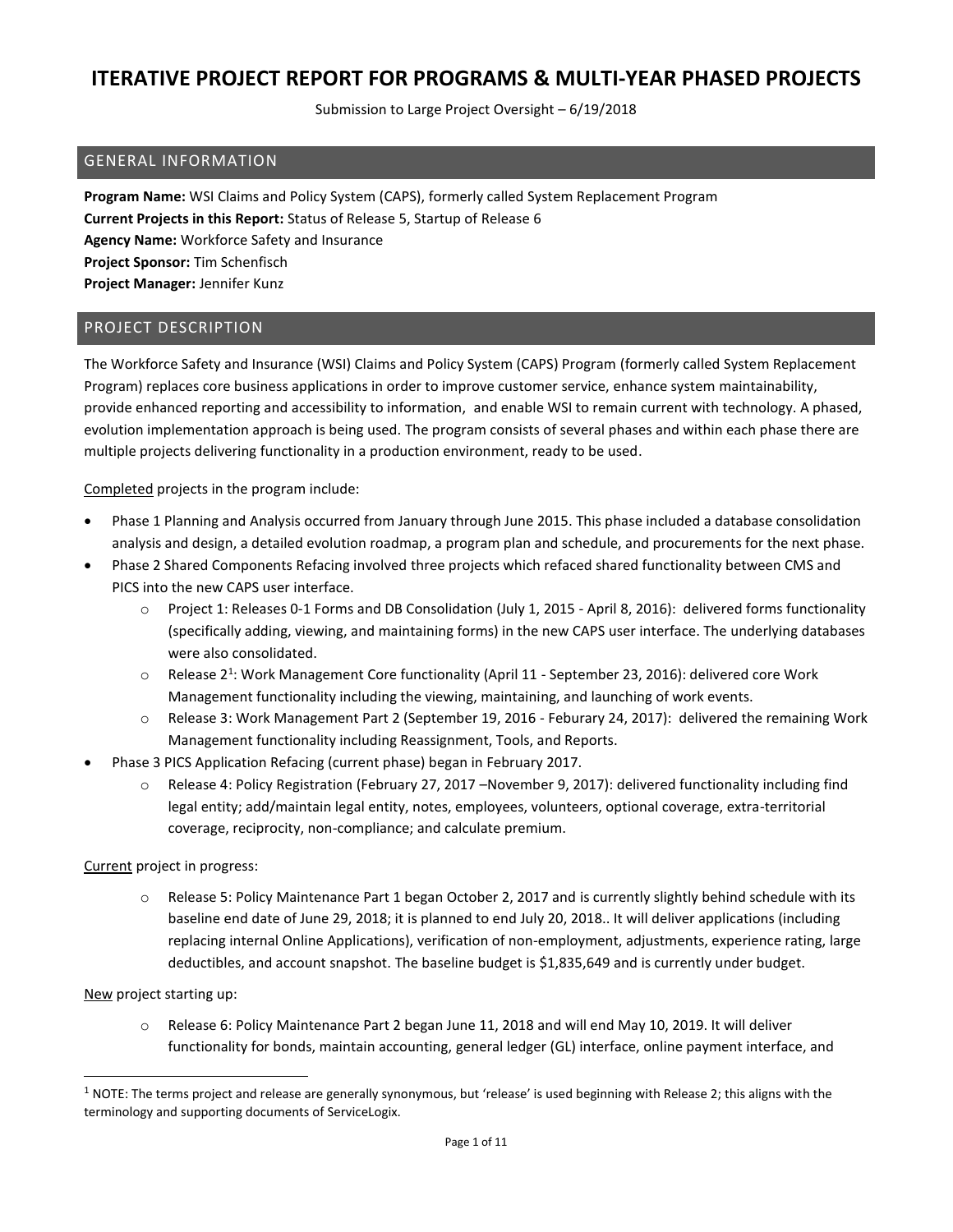Submission to Large Project Oversight – 6/19/2018

payment search/entry. The baseline budget is \$2,698,860. ServiceLogix will continue to support WSI's team with resources and provide the leadership for the application refacing. ITD will also continue to support WSI with resources for project management, database administration, security testing, and architecture/network support.

Future efforts in the program include:

- Phase 3 Release 7 (Policy Maintenance Part 3), Release 8 (Payroll Reporting), and Release 9 (Policy Stabilization). The start and end dates for these releases are not yet baselined.
- Phase 4 CMS Application Refacing will include Releases 10-20. The start and end dates for these releases are not yet baselined.
- Phase 5 Implementation Transition and Closeout. This phase will be approximately six months and include transition from contracted resources and closeout of the program.

#### **Background**

From January 2008 through December 2012, extensive efforts were made by WSI to replace the current claims and policy computer systems with a purchased solution from a software vendor. The software vendor contract expired the end of December 2012 and a decision was made not to extend the contract, effectively terminating the course of the initiative prior to successful implementation. Efforts then continued with planning the strategy and determining the best alternative for continuing in order to achieve the original objectives along with any new objectives. From February 2013 through June 2015, WSI completed six steps at the direction of the ESC in preparation of any procurement related to replacing the current claims and policy systems. The ESC approved moving forward with an "evolutionary approach" for WSI's core system replacement/upgrade, the CAPS Program.

### BUSINESS NEEDS AND PROBLEMS

The specific primary business needs to be met (with measurements detailed in the next section) through the program are as follows:

- Provide current industry web-based technology for core business systems supporting Injury Services and Employer Services and replace existing client-server based systems
- Provide a system with enhanced reporting and accessibility to information

As described in the project charter, this program also aligns exceptionally well with WSI's organizational purpose and mission.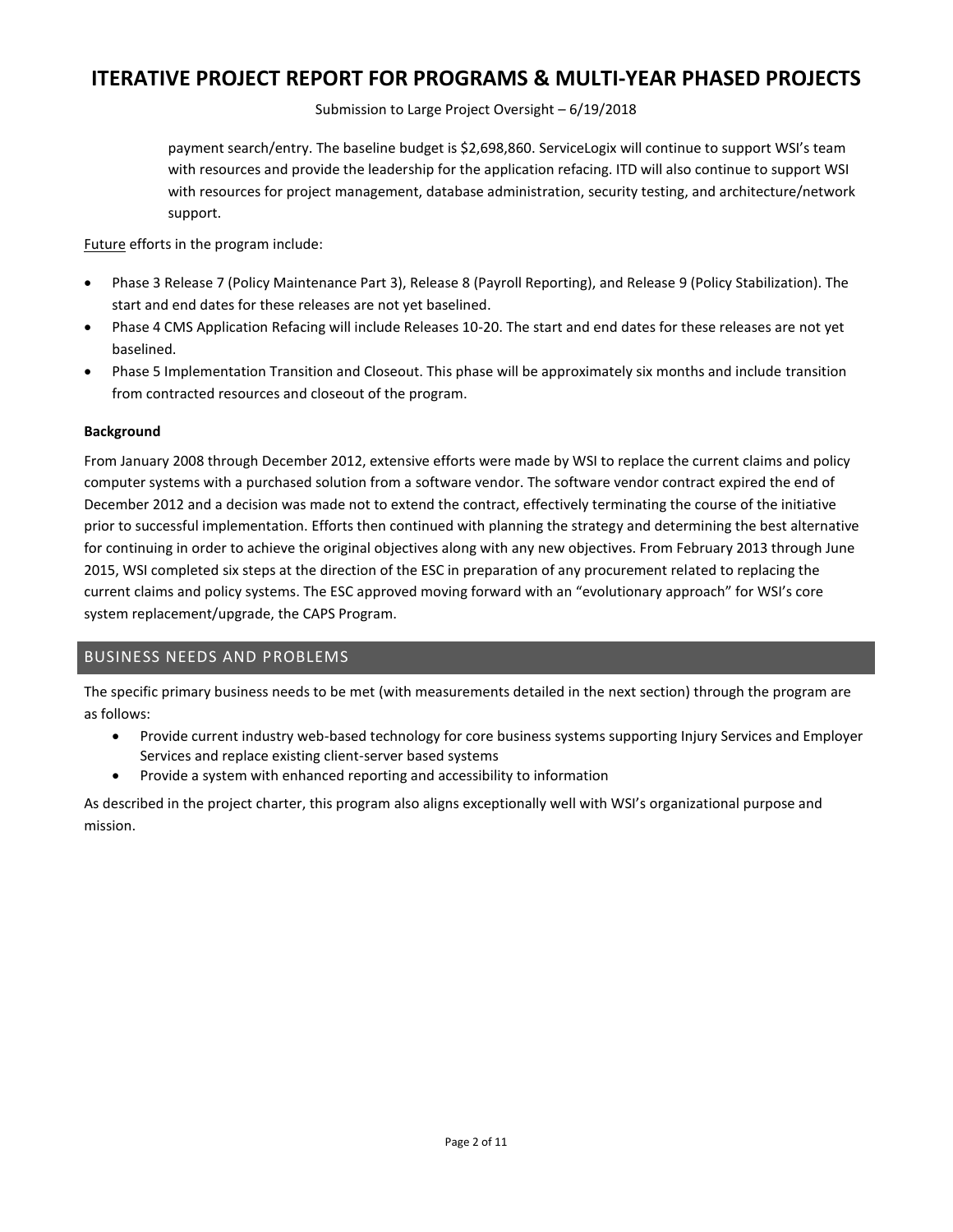Submission to Large Project Oversight – 6/19/2018

#### PROJECT FORMAT

#### **Program Start Date:** 7/1/2015

**Budget Allocation at Time of Initial Start Date:** \$5,760,000 for the 2015-2017 biennium; \$8,576,060 for the 2017-2019 biennium

**How Many Phases Expected at Time of Initial Start Date:** Four phases and 20 projects are expected, plus a fifth phase for Transition and Program Closeout

**Phased Approach Description:** This program consists of several phases and within each phase there are multiple projects delivering functionality in a production environment, ready to be used. Over the course of each project, the application user interface will be re-faced into a new user interface and the data and programming logic retained, a key success factor. The first project also included the consolidation of the underlying databases. This "Evolutionary Approach" minimizes risk and costs and will replace WSI's core systems incrementally *into production* with *usable functionality* approximately every 6-10 months.

**Estimated End Date for All Phases Known at Time of Initial Start Date:** In previous reports, the last phase was expected to end in 2023, but assumed the addition of a second team around Release 5. Currently, due to business and IT staffing constraints, WSI is unable to support a second team; therefore, the expected end date has moved to 2025 depending on the detailed planning and baselines of the individual projects.

#### PROJECT ROAD MAP

The project road map shows the high level plan or vision for the program/projects/phases. It is intended to offer a picture of the lifespan of all the effort that is expected to be required to achieve the business objectives.

| Project or     | <b>Title</b>                 | <b>Scope Statement</b>                      | <b>Estimated Duration</b> | <b>Estimated</b> |
|----------------|------------------------------|---------------------------------------------|---------------------------|------------------|
| Phase          |                              |                                             | (months)                  | <b>Budget</b>    |
| <b>PHASE 1</b> | <b>Planning and Analysis</b> |                                             | Completed 6/30/15         | N/A              |
| (COMPLETE)     |                              |                                             |                           |                  |
| <b>PHASE 2</b> | <b>DB Consolidation and</b>  |                                             |                           |                  |
| (COMPLETE)     | <b>Shared Components</b>     |                                             |                           |                  |
|                | <b>Refacing</b>              |                                             |                           |                  |
| Project 1      | <b>Shared Components</b>     | <b>COMPLETE: Delivered the refaced Work</b> | 10 months $-$             | \$1,630,288      |
|                | Releases 0-1 (Forms) and     | Management Forms functionality into         | Completed 4/8/16          | (See next        |
|                | <b>DB Consolidation</b>      | production                                  | (See next section         | section for      |
|                |                              | Consolidated the PICS and CMS               | for Actual Duration)      | Actual Cost)     |
|                |                              | databases into one                          |                           |                  |
| Release 2      | Work Management Part 1       | <b>COMPLETE: Deliver the refaced Work</b>   | 6 months $-$              | \$1,640,320      |
|                | (Core)                       | Management Core functionality into          | Completed 9/23/16         | (See next        |
|                |                              | production                                  | (see next section         | section for      |
|                |                              |                                             | for Actual Duration)      | Actual Cost)     |
|                |                              |                                             |                           |                  |
| Release 3      | Work Management Part 2       | <b>COMPLETE: Deliver the refaced Work</b>   | 6 months $-$              | \$1,355,629      |
|                | (Reassignment & Tools)       | Management Reassignment and Tools           | Completed 2/24/17         | (See next        |
|                |                              | functionality into production               | (See next section         | section for      |
|                |                              |                                             | for Actual Duration)      | Actual Cost)     |
|                |                              |                                             |                           |                  |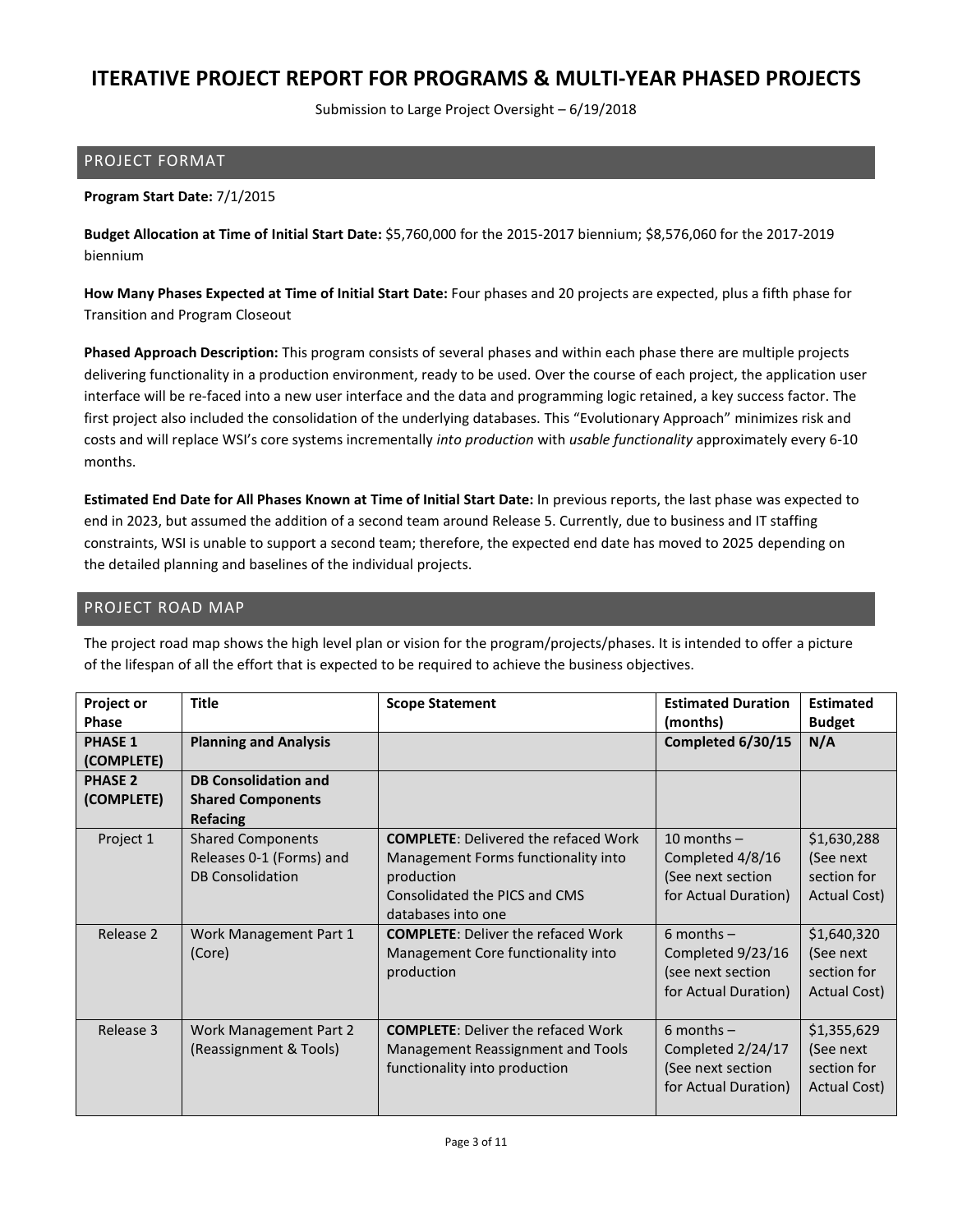| Project or         | <b>Title</b>                     | <b>Scope Statement</b>                                                     | <b>Estimated Duration</b> | <b>Estimated</b> |
|--------------------|----------------------------------|----------------------------------------------------------------------------|---------------------------|------------------|
| <b>Phase</b>       |                                  |                                                                            | (months)                  | <b>Budget</b>    |
| <b>PHASE 3 (IN</b> | <b>Policy (PICS) Application</b> |                                                                            | 4 years,                  | \$10,000,000     |
| <b>PROGRESS)</b>   | <b>Refacing</b>                  |                                                                            | 6 Projects/               | for all of       |
|                    |                                  |                                                                            | <b>Releases</b>           | Phase 3          |
| Release 4          | Registration                     | <b>COMPLETE: Deliver the refaced PICS</b>                                  | $7$ months $-$            | \$1,873,410      |
|                    |                                  | Registration functionality into                                            | Completed 11/9/17         | (See next        |
|                    |                                  | production                                                                 | (See next section         | section for      |
|                    |                                  |                                                                            | for Actual Duration)      | Actual Cost)     |
| Release 5          | Policy Maintenance Part 1        | IN PROGRESS (95% complete): Deliver                                        | 9 months                  | \$1,835,649      |
|                    |                                  | the refaced PICS Policy Maintenance Part                                   |                           |                  |
|                    |                                  | 1 functionality into production                                            |                           |                  |
| Release 6          | <b>Policy Maintenance Part 2</b> | BEGAN 6/11/2018: Deliver the refaced                                       | 11 months                 | \$2,698,860      |
|                    |                                  | PICS Policy Maintenance Part 2                                             |                           |                  |
|                    |                                  | functionality into production                                              |                           |                  |
| <b>FUTURE</b>      |                                  |                                                                            |                           |                  |
| Release 7          | <b>Policy Maintenance Part 3</b> | Deliver the refaced PICS Policy                                            |                           |                  |
|                    |                                  | Maintenance Part 3 functionality into                                      |                           |                  |
|                    |                                  | production                                                                 |                           |                  |
| Release 8          | <b>Payroll Reporting</b>         | Deliver the refaced PICS Payroll                                           |                           |                  |
|                    |                                  | Reporting functionality into production                                    |                           |                  |
| Release 9          | <b>Policy Stabilization</b>      | Release 9 had formerly been designated                                     |                           |                  |
|                    |                                  | for reporting and dashboards, but this                                     |                           |                  |
|                    |                                  | functionality is being gradually                                           |                           |                  |
|                    |                                  | incorporated and integrated during<br>Releases 6-8 via WSI's new Microsoft |                           |                  |
|                    |                                  | reporting platform. Release 9 will now be                                  |                           |                  |
|                    |                                  | used as a stabilization release, e.g.                                      |                           |                  |
|                    |                                  | changes/maintenance.                                                       |                           |                  |
| <b>PHASE 4</b>     | <b>Claims (CMS) Application</b>  |                                                                            | 5 years, 11               | \$15,000,000     |
|                    | <b>Refacing</b>                  |                                                                            | <b>Projects/Releases</b>  |                  |
| Release 10         | <b>Claim Registration</b>        | Deliver the refaced CMS Claim                                              |                           |                  |
|                    |                                  | Registration functionality into production                                 |                           |                  |
| Release 11         | Claim Parties &                  | Deliver the refaced CMS Claim Parties                                      |                           |                  |
|                    | Maintenance Part 1               | and Maintenance Part 1 functionality                                       |                           |                  |
|                    |                                  | into production                                                            |                           |                  |
| Release 12         | Claim Parties &                  | Deliver the refaced CMS Claim Parties                                      |                           |                  |
|                    | Maintenance Part 2               | and Maintenance Part 2 functionality                                       |                           |                  |
|                    |                                  | into production                                                            |                           |                  |
| Release 13         | <b>Wages and Reserves</b>        | Deliver the refaced CMS Wages and                                          |                           |                  |
|                    |                                  | Reserves functionality into production                                     |                           |                  |
| Release 14         | Payments Part 1                  | Deliver the refaced CMS Payments Part 1                                    |                           |                  |
|                    |                                  | functionality into production                                              |                           |                  |
| Release 15         | <b>Payments Part 2</b>           | Deliver the refaced CMS Payments Part 2                                    |                           |                  |
|                    |                                  | functionality into production                                              |                           |                  |
| Release 16         | <b>Medical Part 1</b>            | Deliver the refaced CMS Medical Part 1                                     |                           |                  |
|                    |                                  | functionality into production                                              |                           |                  |
| Release 17         | <b>Medical Part 2</b>            | Deliver the refaced CMS Medical Part 2                                     |                           |                  |
|                    |                                  | functionality into production                                              |                           |                  |
| Release 18         | Field/Fraud/Claim Inquiry        | Deliver the refaced CMS                                                    |                           |                  |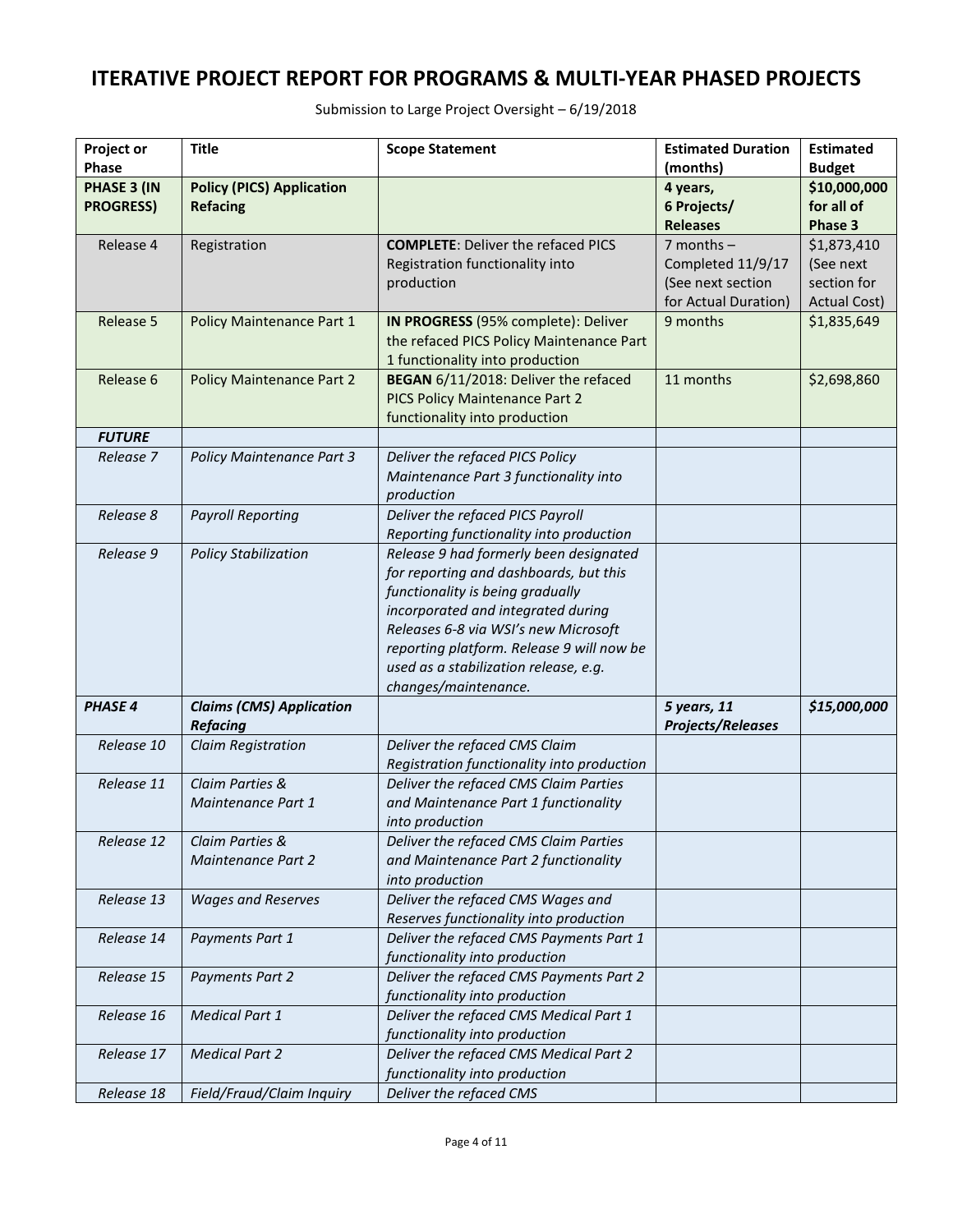Submission to Large Project Oversight – 6/19/2018

| <b>Project or</b> | <b>Title</b>                | <b>Scope Statement</b>                  | <b>Estimated Duration</b> | <b>Estimated</b> |
|-------------------|-----------------------------|-----------------------------------------|---------------------------|------------------|
| <b>Phase</b>      |                             |                                         | (months)                  | <b>Budget</b>    |
|                   |                             | Field/Fraud/Claim Inquiry functionality |                           |                  |
|                   |                             | into production                         |                           |                  |
| Release 19        | Legal/Rehab                 | Deliver the refaced CMS Legal/Rehab     |                           |                  |
|                   |                             | functionality into production           |                           |                  |
| Release 20        | Claims Tools/Administration | Deliver the refaced CMS Claims Tools/   |                           |                  |
|                   |                             | Administration functionality into       |                           |                  |
|                   |                             | production                              |                           |                  |
| <b>PHASE 5</b>    | <b>Transition, Program</b>  |                                         | 5 months                  | \$45,000         |
|                   | <b>Closeout</b>             |                                         |                           |                  |

### PROJECT BASELINES

The baselines below are entered for only those projects or phases that have been planned. At the completion of a project or phase a new planning effort will occur to baseline the next project/phase and any known actual finish dates and costs for completed projects/phases will be recorded. The startup report will be submitted again with the new information.

| Project   | <b>Baseline Start</b> | <b>Baseline End</b> | <b>Baseline</b> | <b>Actual Finish</b>  | <b>Schedule</b> | <b>Actual Cost</b> | Cost     |
|-----------|-----------------------|---------------------|-----------------|-----------------------|-----------------|--------------------|----------|
| or Phase  | Date                  | Date                | <b>Budget</b>   | Date                  | Variance        |                    | Variance |
| Project 1 | 7/1/2015              | 5/19/2016           | \$1,630,288     | 4/08/2016             | 3.8%            | \$1,292,069        | 20.7%    |
|           |                       |                     |                 |                       | ahead           |                    | under    |
| Release 2 | 4/11/2016             | 9/30/2016           | \$1,640,320     | 9/23/2016             | 0%              | \$1,332,631        | 18.7%    |
|           |                       |                     |                 |                       |                 |                    | under    |
| Release 3 | 9/19/2016             | 2/28/2017           | \$1,355,629     | 2/24/2017             | 0%              | \$1,115,716        | 17.5%    |
|           |                       |                     |                 |                       |                 |                    | under    |
| Release 4 | 2/27/2017             | 10/31/2017          | \$1,873,410     | 11/9/2017             | 4.0%            | \$1,660,615        | 11.3%    |
|           |                       |                     |                 |                       | behind          |                    | under    |
| Release 5 | 10/2/2017             | 6/29/2018           | \$1,835,649     | <b>Planned Finish</b> |                 |                    |          |
|           |                       |                     |                 | Date is               |                 |                    |          |
|           |                       |                     |                 | 7/20/2018             |                 |                    |          |
| Release 6 | 6/11/2018             | 5/10/2019           | \$2,698,860     |                       |                 |                    |          |

### OBJECTIVES

**Note:** \*The objectives for the WSI CAPS program were defined in the project charter at the program level; this means each project will meet a portion of the measurements, but full benefit measurements will not be available until the evolution of each of the systems is complete (i.e. the end of each phase and/or the program).

| <b>Project or</b> | <b>Business Objective</b> | <b>Measurement Description</b> | Met/           | <b>Measurement</b> |
|-------------------|---------------------------|--------------------------------|----------------|--------------------|
| <b>Phase</b>      |                           |                                | <b>Not Met</b> | <b>Outcome</b>     |
|                   | <b>Business Need 1:</b>   |                                |                |                    |
|                   | Provide current           |                                |                |                    |
|                   | industry web-based        |                                |                |                    |
|                   | technology for core       |                                |                |                    |
|                   | business systems          |                                |                |                    |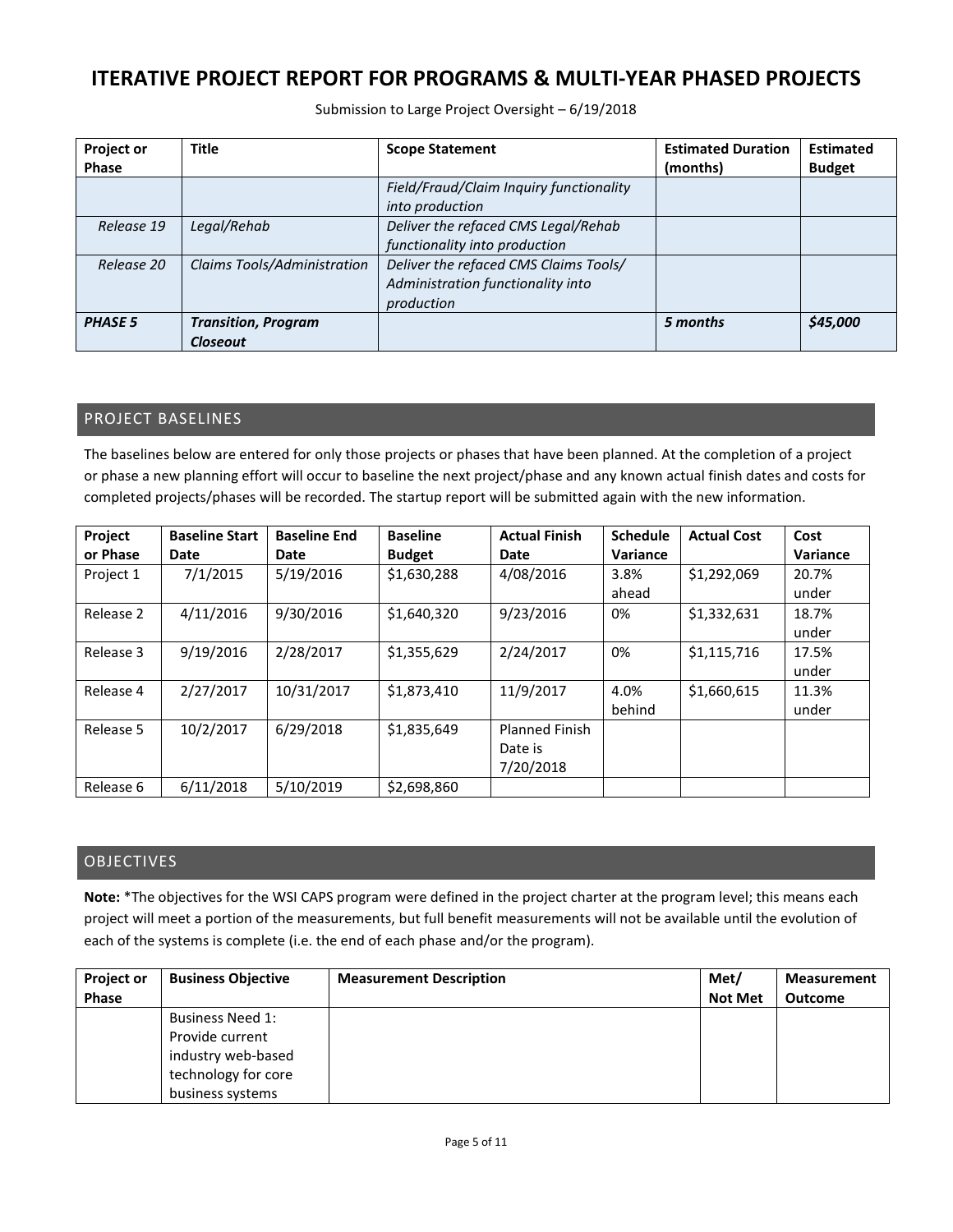| Project or<br>Phase | <b>Business Objective</b>           | <b>Measurement Description</b>                                                                                | Met/<br><b>Not Met</b> | <b>Measurement</b><br>Outcome |
|---------------------|-------------------------------------|---------------------------------------------------------------------------------------------------------------|------------------------|-------------------------------|
|                     | supporting Injury                   |                                                                                                               |                        |                               |
|                     | Services and Employer               |                                                                                                               |                        |                               |
|                     | Services and replace                |                                                                                                               |                        |                               |
|                     | existing client server              |                                                                                                               |                        |                               |
| Phase 3             | based systems.<br>Objective 1.1:    | Measurement 1.1.1: Upon completion of the "Policy                                                             |                        |                               |
|                     | Maintain or improve                 | Evolution" (including Billing and Workflow)                                                                   |                        |                               |
|                     | upon existing                       | implementation, there will be no measureable loss of                                                          |                        |                               |
|                     | business                            | policy process efficiencies as measured by operating                                                          |                        |                               |
|                     | functionality/capabili              | reports. The most recent operating report prior to the                                                        |                        |                               |
|                     | ties (i.e. at a                     | start of the Policy Evolution will be used as the                                                             |                        |                               |
|                     | minimum, no loss of                 | benchmark and will be compared to the first available                                                         |                        |                               |
|                     | current process<br>efficiencies and | operating report following the completion of the Policy<br>Evolution.                                         |                        |                               |
|                     | automation)                         |                                                                                                               |                        |                               |
| Phase 3             |                                     | Measurement 1.1.2: Upon completion of the "Policy                                                             |                        |                               |
|                     |                                     | Evolution" (including Billing and Workflow)                                                                   |                        |                               |
|                     |                                     | implementation, all new policy related process                                                                |                        |                               |
|                     |                                     | changes, enhancements, and efficiencies identified by                                                         |                        |                               |
|                     |                                     | the WSI continuous improvement team for inclusion in                                                          |                        |                               |
|                     |                                     | the Policy Evolution are fully deployed and functioning                                                       |                        |                               |
| Phase 4             |                                     | according to documented requirements.<br>Measurement 1.1.3: Upon completion of the "Claims                    |                        |                               |
|                     |                                     | Evolution" (including Bill Review and Workflow)                                                               |                        |                               |
|                     |                                     | implementation, there will be no measureable loss of                                                          |                        |                               |
|                     |                                     | claims process efficiencies as measured by operating                                                          |                        |                               |
|                     |                                     | reports. The most recent operating report prior to the                                                        |                        |                               |
|                     |                                     | start of the Claims Evolution will be used as the                                                             |                        |                               |
|                     |                                     | benchmark and will be compared to the first available                                                         |                        |                               |
|                     |                                     | operating report following the completion of the Claims<br>Evolution.                                         |                        |                               |
| Phase 4             |                                     | Measurement 1.1.4: Upon completion of the "Claims                                                             |                        |                               |
|                     |                                     | Evolution" (including Bill Review and Workflow)                                                               |                        |                               |
|                     |                                     | implementation, all new claims related process                                                                |                        |                               |
|                     |                                     | changes, enhancements, and efficiencies identified by                                                         |                        |                               |
|                     |                                     | the WSI continuous improvement team for inclusion in                                                          |                        |                               |
|                     |                                     | the Claims Evolution are fully deployed and functioning                                                       |                        |                               |
| Phase 5             | Objective 1.2:                      | according to documented requirements.<br>Measurement 1.2.1: Upon completion of the "Policy                    |                        |                               |
|                     | Enhance customer                    | Evolution" (including Billing and Workflow)                                                                   |                        |                               |
|                     | and staff accessibility             | implementation, WSI staff (with the appropriate                                                               |                        |                               |
|                     | to policy and claims                | security) will have access to the Policy system from                                                          |                        |                               |
|                     | related applications                | anywhere there is an internet connection.                                                                     |                        |                               |
|                     | and corresponding                   |                                                                                                               |                        |                               |
|                     | data/information                    |                                                                                                               |                        |                               |
| Phase 3             |                                     | Measurement 1.2.2: Within six months following the<br>completion of the "Policy Evolution" (including Billing |                        |                               |
|                     |                                     | and Workflow) implementation, employers will have                                                             |                        |                               |
|                     |                                     | self-service access to premium and loss data specific to                                                      |                        |                               |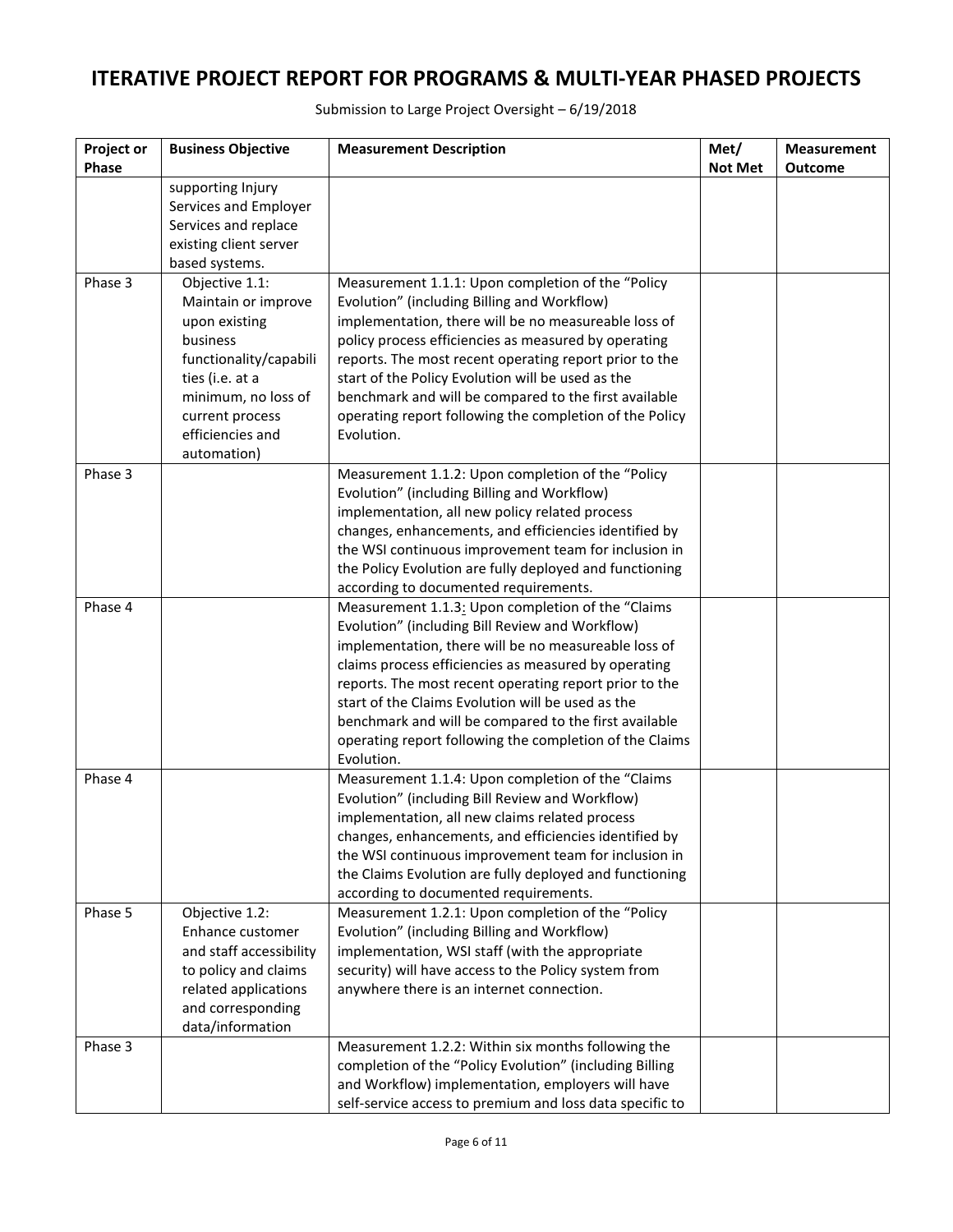| Project or<br>Phase | <b>Business Objective</b>                                                                           | <b>Measurement Description</b>                                                                                                                                                                                                                                                                                                                                                                                                                                                                                                                                                                                                                             | Met/<br><b>Not Met</b> | <b>Measurement</b><br>Outcome |
|---------------------|-----------------------------------------------------------------------------------------------------|------------------------------------------------------------------------------------------------------------------------------------------------------------------------------------------------------------------------------------------------------------------------------------------------------------------------------------------------------------------------------------------------------------------------------------------------------------------------------------------------------------------------------------------------------------------------------------------------------------------------------------------------------------|------------------------|-------------------------------|
|                     |                                                                                                     | their account for purposes of managing their policies<br>and claim losses.                                                                                                                                                                                                                                                                                                                                                                                                                                                                                                                                                                                 |                        |                               |
| Phase 4             |                                                                                                     | Measurement 1.2.3: Upon completion of the "Claims<br>Evolution" (including Bill Review and Workflow)<br>implementation, WSI staff (with the appropriate<br>security) will have access to the Claims system from<br>anywhere there is an internet connection.                                                                                                                                                                                                                                                                                                                                                                                               |                        |                               |
| Phase 4             |                                                                                                     | Measurement 1.2.4: Within six months following the<br>completion of the "Claims Evolution" (including Bill<br>Review and Workflow) implementation, employers,<br>providers, and injured workers will have self-service<br>access to claim related data specific to their<br>account/entity.                                                                                                                                                                                                                                                                                                                                                                |                        |                               |
| Phase 5             | Objective 1.3<br>Improve policy and<br>claims system<br>navigation and ease<br>of use for WSI staff | Measurement 1.3.1 Upon completion of the Policy and<br>Claims Evolution implementations there is a single user<br>interface for accessing policy and claims functionality.                                                                                                                                                                                                                                                                                                                                                                                                                                                                                 |                        |                               |
| Phase 5             |                                                                                                     | Measurement 1.3.2: Upon completion of the Policy and<br>Claims Evolution implementations WSI staff will be<br>surveyed to determine the user interface ease of use.                                                                                                                                                                                                                                                                                                                                                                                                                                                                                        |                        |                               |
| Phase 3             | Objective 1.4<br>Improve ability to<br>respond to customer<br>and staff requests                    | Measurement 1.4.1 Within six months following the<br>completion of the "Policy Evolution" (including Billing<br>and Workflow) implementation, there will be a 20%<br>reduction in the turn-around time for completing policy<br>related system change/enhancement requests. Prior to<br>the start of the Policy Evolution a benchmark of the<br>average turn-around time for completing policy related<br>system change/enhancement requests will be<br>established from ITSM and will be compared to the<br>average turn-around time for completing requests after<br>six months following the completion of the Policy<br>Evolution.                     |                        |                               |
| Phase 3             |                                                                                                     | Measurement 1.4.2: Within six months following the<br>completion of the "Policy Evolution" (including Billing<br>and Workflow) implementation, there will be a 10%<br>reduction in the amount of time spent by WSI policy<br>staff in providing employers with reports and<br>information. Prior to the start of the Policy Evolution a<br>benchmark of the average amount of staff time per<br>month spent providing employers with reports and<br>information will be established and will be compared to<br>the average amount of time spent providing reports<br>and information after six months following the<br>completion of the Policy Evolution. |                        |                               |
| Phase 4             |                                                                                                     | Measurement 1.4.3: Within six months following the<br>completion of the "Claims Evolution" (including Bill<br>Review and Workflow) implementation, there will be a<br>20% reduction in the turn-around time for completing                                                                                                                                                                                                                                                                                                                                                                                                                                 |                        |                               |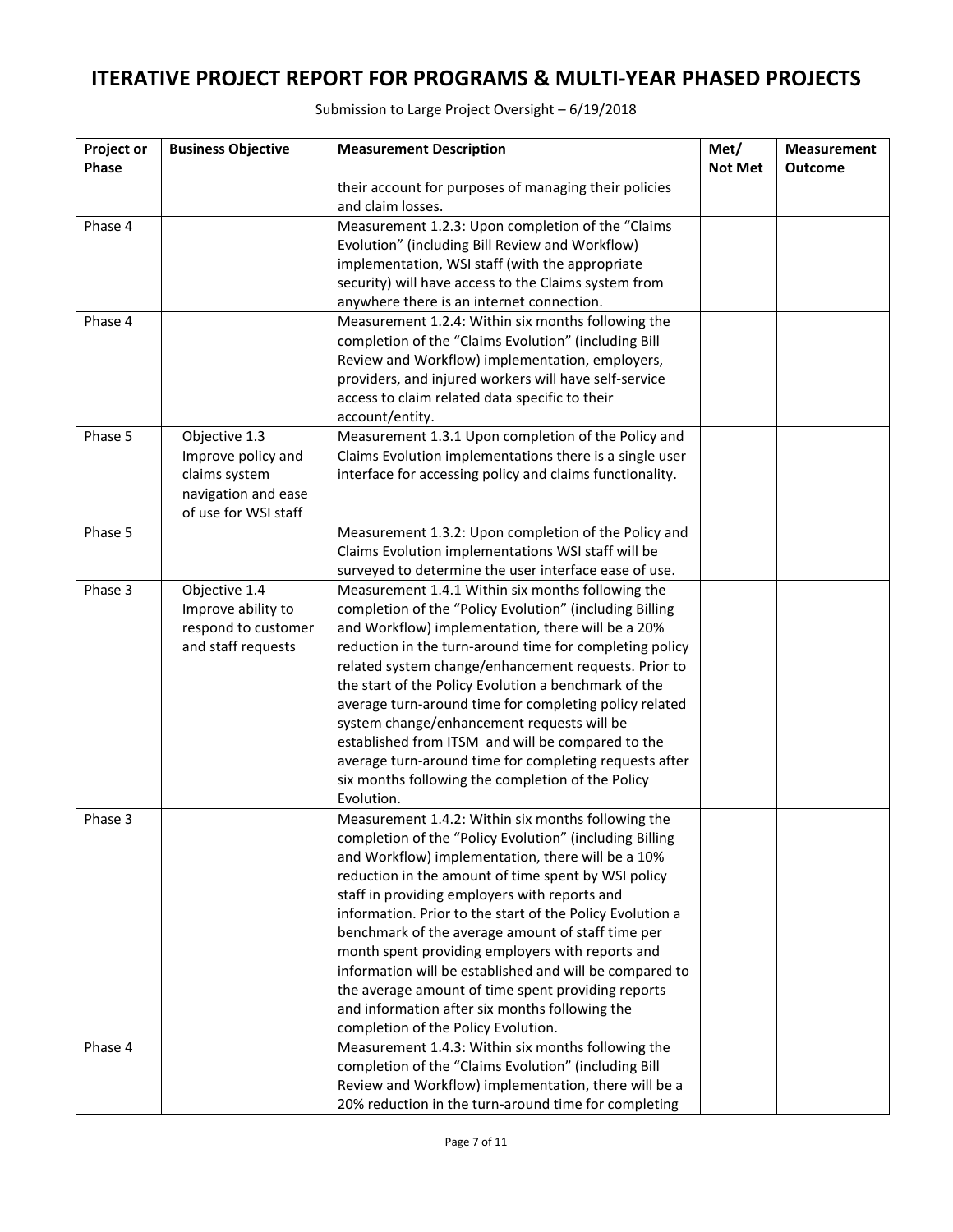| Project or   | <b>Business Objective</b>                 | <b>Measurement Description</b>                           | Met/           | <b>Measurement</b> |
|--------------|-------------------------------------------|----------------------------------------------------------|----------------|--------------------|
| <b>Phase</b> |                                           |                                                          | <b>Not Met</b> | <b>Outcome</b>     |
|              |                                           | claims related system change/enhancement requests.       |                |                    |
|              |                                           | Prior to the start of the Claims Evolution a benchmark   |                |                    |
|              |                                           | of the average turn-around time for completing claims    |                |                    |
|              |                                           | related system change/enhancement requests will be       |                |                    |
|              |                                           | established from ITSM and will be compared to the        |                |                    |
|              |                                           | average turn-around time for completing requests after   |                |                    |
|              |                                           | six months following the completion of the Claims        |                |                    |
|              |                                           | Evolution.                                               |                |                    |
| Phase 4      |                                           | Measurement 1.4.4: Within six months following the       |                |                    |
|              |                                           | completion of the "Claims Evolution" (including Bill     |                |                    |
|              |                                           | Review and Workflow) implementation, there will be a     |                |                    |
|              |                                           | 10% reduction in the amount of time spent by WSI         |                |                    |
|              |                                           | Injury Services staff in providing employers, providers, |                |                    |
|              |                                           | and injured workers with reports and information. Prior  |                |                    |
|              |                                           | to the start of the Claims Evolution a benchmark of the  |                |                    |
|              |                                           | average amount of staff time per month spent             |                |                    |
|              |                                           | providing employers, providers, and injured workers      |                |                    |
|              |                                           | with reports and information will be established and     |                |                    |
|              |                                           | will be compared to the average amount of time spent     |                |                    |
|              |                                           | providing reports and information after six months       |                |                    |
|              |                                           | following the completion of the Claims Evolution.        |                |                    |
|              | <b>Business Need 2:</b>                   |                                                          |                |                    |
|              | Provide a system with                     |                                                          |                |                    |
|              | enhanced reporting                        |                                                          |                |                    |
|              | and accessibility to                      |                                                          |                |                    |
|              | information                               |                                                          |                |                    |
| Phase 5      | Objective 2.1                             | Measurement 2.1.1: Eliminate redundant data between      |                |                    |
|              | Improve data                              | claims and policy systems. During database               |                |                    |
|              | integrity of/between                      | consolidation planning and design identify and           |                |                    |
|              | core business                             | document the occurrences of redundant data between       |                |                    |
|              | systems supporting                        | claims and policy systems. Upon completion of            |                |                    |
|              | Injury Services and                       | database consolidation verify that all occurrences of    |                |                    |
|              | <b>Employer Services</b>                  | data redundancy have been eliminated.                    |                |                    |
| Phase 5      | Objective 2.2                             | Measurement 2.2.1: Access to all legacy data (i.e.       |                |                    |
|              | Maintain access to all                    | history data) is available throughout and following      |                |                    |
|              | legacy data                               | project completion without having to access multiple     |                |                    |
|              | supporting Injury                         | systems.                                                 |                |                    |
|              | Services and                              |                                                          |                |                    |
| Phase 3      | <b>Employer Services</b><br>Objective 2.3 | Measurement 2.3.1: Upon completion of the "Policy        |                |                    |
|              | Improve reporting                         | Evolution" (including Billing and Workflow)              |                |                    |
|              | and Business                              | implementation, an easy method of accessing Policy       |                |                    |
|              | Intelligence (BI)                         | summary and detail information from a single set of      |                |                    |
|              | capability                                | screens is available to WSI employees.                   |                |                    |
| Phase 4      |                                           | Measurement 2.3.2: Upon completion of the "Claims        |                |                    |
|              |                                           | Evolution" (including Bill Review and Workflow)          |                |                    |
|              |                                           | implementation, an easy method of accessing Claim        |                |                    |
|              |                                           | summary and detail information from a single set of      |                |                    |
|              |                                           | screens is available to WSI employees.                   |                |                    |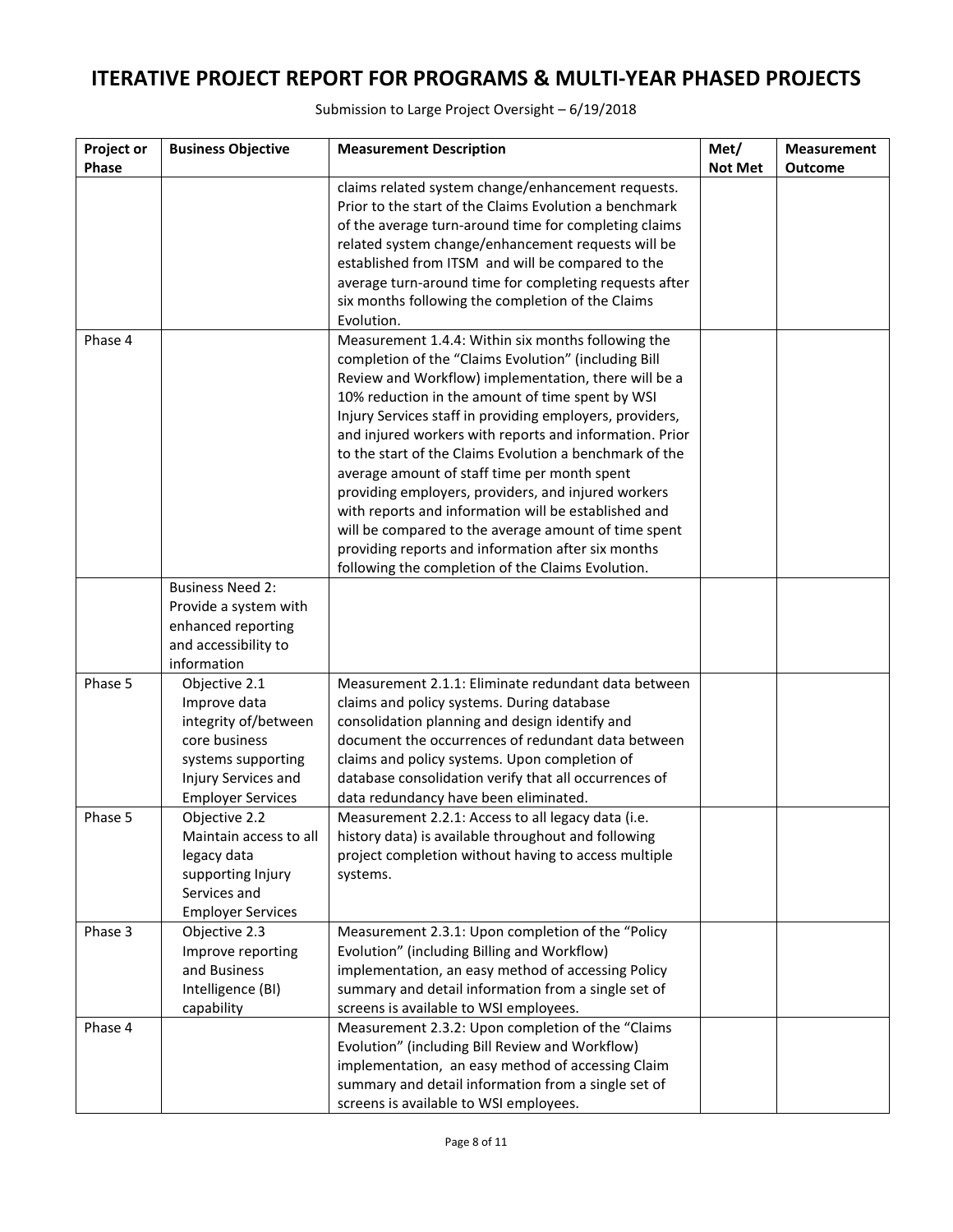Submission to Large Project Oversight – 6/19/2018

#### POST-IMPLEMENTATION REPORT

Post-Implementation Reports are to be performed after each project or phase is completed. A "PIR" is a process that utilizes surveys and meetings to determine what happened in the project/phase and identifies actions for improvement going forward. Typical PIR findings include, "What did we do well?" "What did we learn?" "What should we do differently next time?"

| Project   | Lesson learned, success story, idea for next time, etc.                                                                                                                                                           |  |  |  |
|-----------|-------------------------------------------------------------------------------------------------------------------------------------------------------------------------------------------------------------------|--|--|--|
| Project 1 | The new CAPS forms functionality successfully meets the needs of WSI end users. The survey<br>1.                                                                                                                  |  |  |  |
|           | respondents who use the forms functionality rated it Above Adequate or Excellent. A few specific                                                                                                                  |  |  |  |
|           | comments include:                                                                                                                                                                                                 |  |  |  |
|           | "Positive reception of the Forms functionality by the entire agency!! Smooth deployment of the<br>a.                                                                                                              |  |  |  |
|           | Forms functionality along with the (high) degree of readiness leading up to the deployment"                                                                                                                       |  |  |  |
|           | "I think this project was an excellent start in laying the foundation for the entire program and<br>b.<br>future projects to come!!"                                                                              |  |  |  |
|           | The project was completed six weeks ahead of the Baseline Schedule and 20.7% under the Baseline<br>2.                                                                                                             |  |  |  |
|           | Budget. All deliverables were produced on-time and accepted per the agreed-upon Acceptance<br>Criteria.                                                                                                           |  |  |  |
|           | 3.<br>The survey results show that Communication Management activities were rated as Excellent. There                                                                                                             |  |  |  |
|           | was one outlier of Above Adequate and one of Below Adequate.                                                                                                                                                      |  |  |  |
|           | Comments were positive and one highlighted the tremendous success of the Communications Team,<br>4.                                                                                                               |  |  |  |
|           | an internal group to WSI.                                                                                                                                                                                         |  |  |  |
|           | Regarding Organizational Change Management, a question in the survey was "how effective were the<br>5.                                                                                                            |  |  |  |
|           | overall executive and senior managers in addressing, leading, and supporting the project in an                                                                                                                    |  |  |  |
|           | effective, positive and energizing manner?" The majority of respondents rated it Excellent with one                                                                                                               |  |  |  |
|           | comment as follows: "this project went so smoothly that there weren't any major issues for executive                                                                                                              |  |  |  |
|           | and senior managers to address but their support in providing approvals, in celebrations, and overall                                                                                                             |  |  |  |
|           | presence was invaluable!"                                                                                                                                                                                         |  |  |  |
|           | According to survey results, Issue and Testing Management were effective with the majority of ratings<br>6.<br>Excellent, a couple at Above Adequate, and one at Below Adequate; comments were positive and there |  |  |  |
|           | was constructive feedback regarding a need for improvement in the testing of day-in-the-life scenarios.                                                                                                           |  |  |  |
| Release 2 | The new CAPS Work Management Core functionality successfully meets the needs of WSI end users.<br>1.                                                                                                              |  |  |  |
|           | The survey respondents who use the Work Management functionality rated it Above Adequate or                                                                                                                       |  |  |  |
|           | Excellent. A few specific comments included:                                                                                                                                                                      |  |  |  |
|           | "I enjoy having an easy and accessible system like CAPS to do much of my daily work and cannot<br>a.                                                                                                              |  |  |  |
|           | wait for more."                                                                                                                                                                                                   |  |  |  |
|           | "I like the multi-select function and the FYI function. The FYI function was there previously but is<br>b.<br>being used more often now."                                                                         |  |  |  |
|           | "I really like that I can see all of my events for both claims and accounts vs. having to toggle<br>c.                                                                                                            |  |  |  |
|           | between the two. That helps ensure that I am keeping an eye on both of them."                                                                                                                                     |  |  |  |
|           | "One really nice thing is being able to see an event that someone else is currently on. In legacy<br>d.                                                                                                           |  |  |  |
|           | Work Manager you could not even see that an event was there if someone else was clicked on it."                                                                                                                   |  |  |  |
|           | "It's great that CAPS WM automatically enters the user's name and date upon reassigning that<br>e.                                                                                                                |  |  |  |
|           | event. Legacy relied on the human to enter it."                                                                                                                                                                   |  |  |  |
|           | The project was completed on schedule and 18.% under the Baseline Budget.<br>2.                                                                                                                                   |  |  |  |
|           | All deliverables were produced on-time and accepted per the agreed-upon Acceptance Criteria.<br>3.                                                                                                                |  |  |  |
|           | The survey results showed all categories were Above Adequate or Excellent. The team conducted a<br>4.                                                                                                             |  |  |  |
|           | comprehensive Lessons Learned initiative to discuss the survey results in small groups and implement                                                                                                              |  |  |  |
|           | any improvements that were necessary.                                                                                                                                                                             |  |  |  |
|           |                                                                                                                                                                                                                   |  |  |  |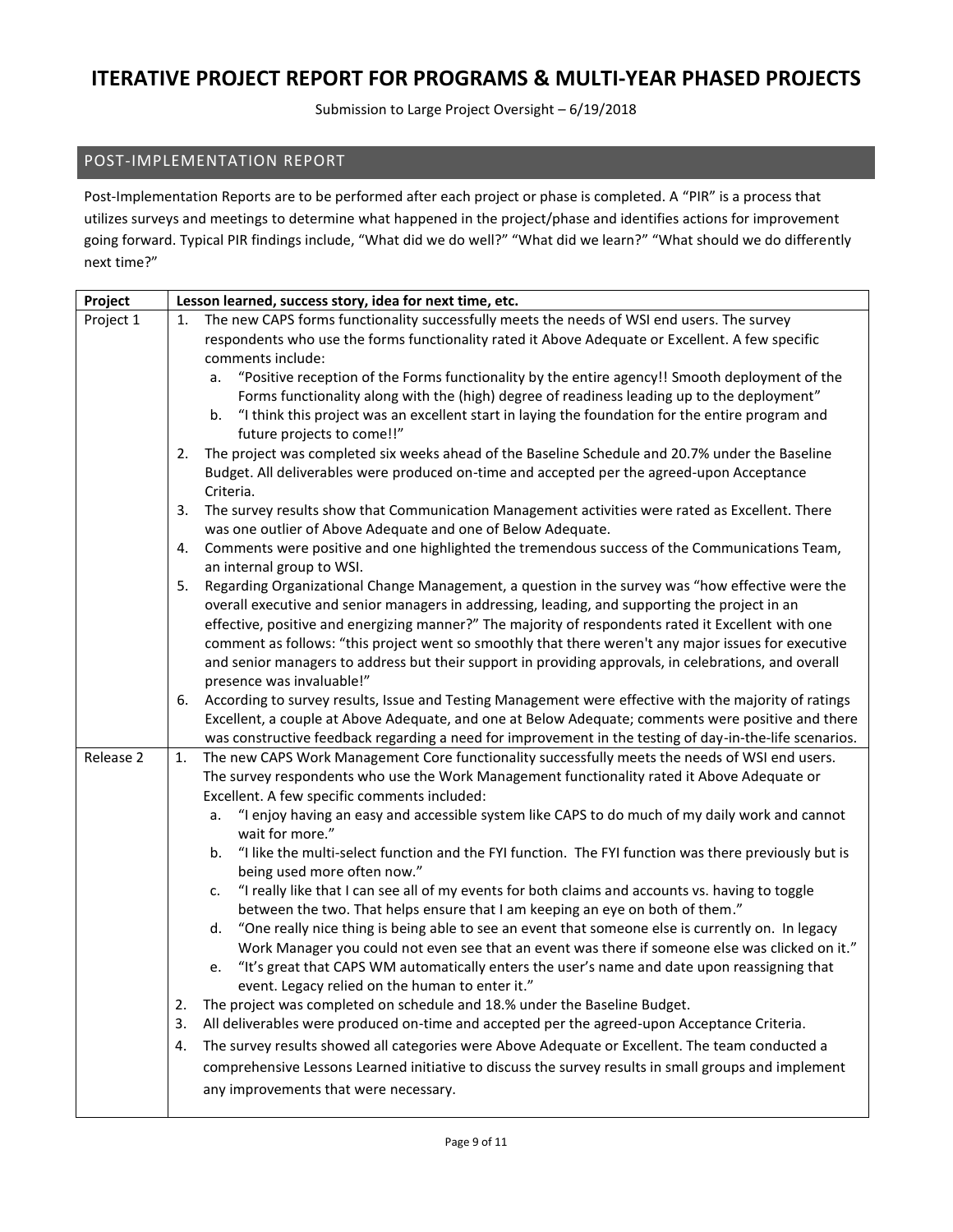| Release 3 | 1. | The CAPS Work Management Part 2 functionality successfully meets the needs of WSI end users. The               |  |  |  |
|-----------|----|----------------------------------------------------------------------------------------------------------------|--|--|--|
|           |    | survey respondents who use the functionality rated it Above Adequate or Excellent. A few specific              |  |  |  |
|           |    | comments are included below:                                                                                   |  |  |  |
|           |    | "The widget tools are nice to have to find fraud events that were inadvertently assigned to people<br>a.       |  |  |  |
|           |    | without fraud security. The event history search feature is much faster and easier to understand               |  |  |  |
|           |    | than the previous version in work manager."                                                                    |  |  |  |
|           |    | "The Event History part of this release is so much better than what we have in Work Manager. It's<br>b.        |  |  |  |
|           |    | so nice you can filter in so many different ways and get results faster."                                      |  |  |  |
|           |    | "I really enjoy the functionality of CAPS. Each time a new release is deployed the functionality is<br>c.      |  |  |  |
|           |    | great and easy to move around, work and learn the new system with ease."                                       |  |  |  |
|           |    | "I enjoy that I can add a note which is automatically retained and dated with the event when<br>d.             |  |  |  |
|           |    | pending an event or reassigning it. I do enjoy that when payroll reports are reassigned, it will               |  |  |  |
|           |    | indicate what date the report was reassigned."                                                                 |  |  |  |
|           |    | "Resetting escalations is working great. That was a great change not having to reassign them, but<br>e.        |  |  |  |
|           |    | instead being able to reset them."                                                                             |  |  |  |
|           | 2. | The project was completed on schedule and 17.5% under the Baseline Budget.                                     |  |  |  |
|           | 3. | All deliverables were produced on-time and accepted per the agreed-upon Acceptance Criteria.                   |  |  |  |
|           | 4. | The survey results showed all categories were Above Adequate or Excellent.                                     |  |  |  |
| Release 4 | 1. | CAPS Policy Registration functionality meets the needs of WSI end users. The majority of survey                |  |  |  |
|           |    | respondents who use the functionality rated it Adequate, Above Adequate, or Excellent; however, there          |  |  |  |
|           |    | were some Poor and Below Average ratings. Improvements in the prototyping / requirements process               |  |  |  |
|           |    | are needed to drive higher product effectiveness.                                                              |  |  |  |
|           |    | A few specific comments are included below:                                                                    |  |  |  |
|           |    | "I like that you can just click a button and go the next window instead without still being in another         |  |  |  |
|           |    | а.<br>account."                                                                                                |  |  |  |
|           |    | "Screens have a consistent look. I like note entry."<br>b.                                                     |  |  |  |
|           |    | "I really enjoy that PEOs and the PEO contacts were created as Legal Entities and that any updates             |  |  |  |
|           |    | c.<br>can be handled at once to their contact information."                                                    |  |  |  |
|           |    | "Sending an email of a document to an employer is seamless now. Thanks!"<br>d.                                 |  |  |  |
|           |    | "One success story that I love is that when we know we have the correct LE we can see all accounts             |  |  |  |
|           |    | e.<br>that that person is associated to. You can then hyperlink to that account to check the account out."     |  |  |  |
|           |    | f.<br>"I think as the progress of CAPS moves along, it is requiring us to think outside the box on             |  |  |  |
|           |    |                                                                                                                |  |  |  |
|           |    | workflow, event queues, and forms which is a good thing; we need to use the system as efficiently              |  |  |  |
|           |    | as possible."                                                                                                  |  |  |  |
|           |    | "Pertaining to the Legal Entity areas in CAPS, it should help to keep accounts more in order."<br>g.           |  |  |  |
|           |    | "The fact that it provides more history that we can see is nice."<br>h.                                        |  |  |  |
|           |    | "I'm still getting used to it. I do like how there are legal entities for each business and each person.<br>i. |  |  |  |
|           |    | This way there aren't a lot of different ways that a person or business is in our system."                     |  |  |  |
|           | 2. | The project completed 11.3% under the Baseline Budget and slightly behind schedule.                            |  |  |  |
|           | 3. | All deliverables were completed and accepted per the agreed-upon Acceptance Criteria.                          |  |  |  |
|           |    |                                                                                                                |  |  |  |